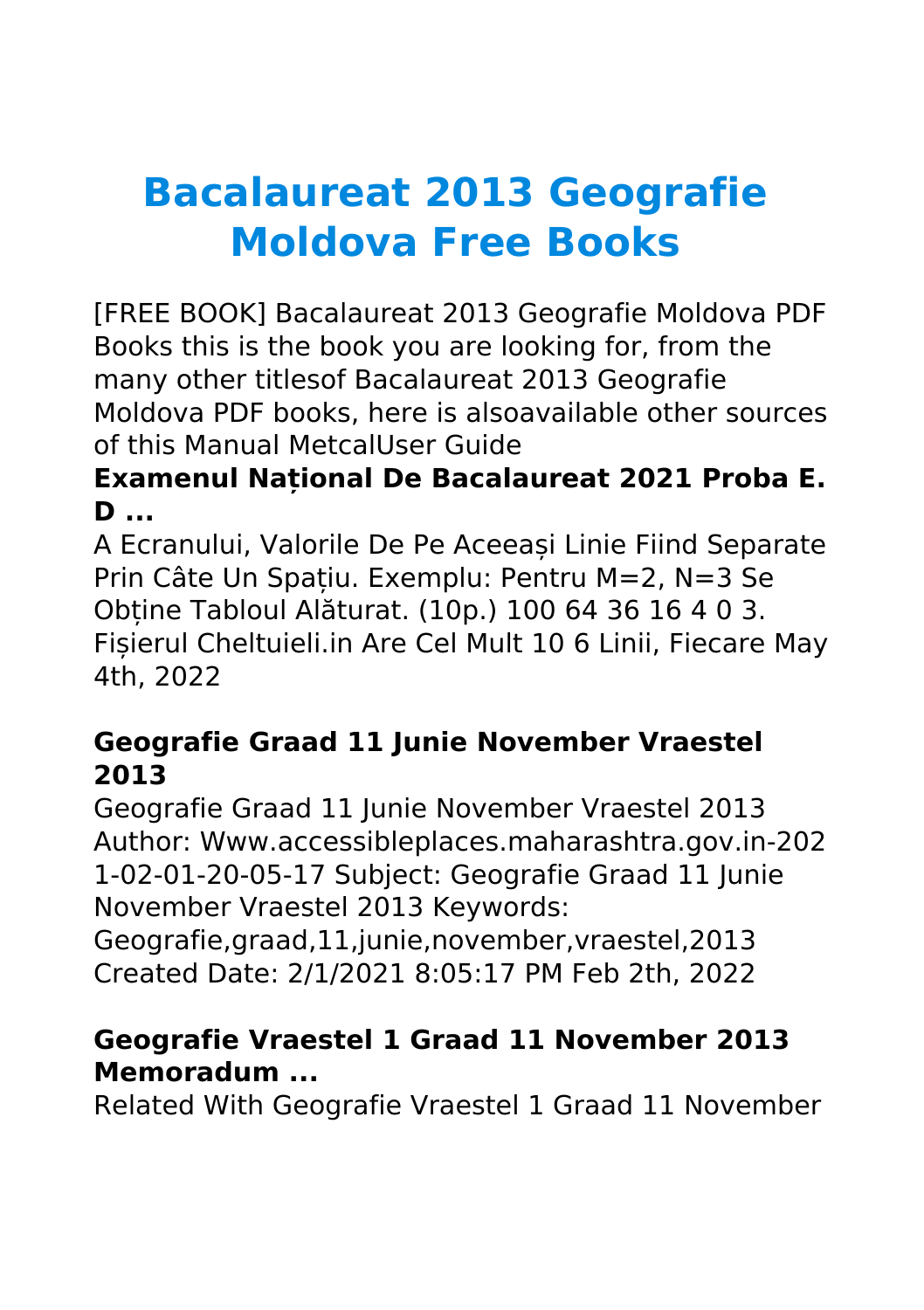2013 Memoradum: Chapter 16 Section 2 War In Europe Worksheet Answers Double Yoke-Buchi Emecheta 1983 Study And Master Geography Grade 10 CAPS Study Guide-Helen Collett 2014-10-23 Awakening From Nihilism-Michael Novak 1995 We're Not All Like That-Jeanne Goosen 2007 Explores The Universal Yearning For Love And Romance. Valley Song-Athol Fugard ... Jun 11th, 2022

# **GRAAD 11 NOVEMBER 2013 GEOGRAFIE V2**

GRAAD 11 NOVEMBER 2013 GEOGRAFIE V2 PUNTE: 75 TYD: 11/2 Uur NAAM: TOTALE V1 PUNTE MOD PUNT MOD 15 V2 20 75 75 V3 25 V4 15 Hierdie Vraestel Bestaan Uit 11 Bladsye. 2 GEOGRAFIE V2 (NOVEMBER 2013) INSTRUKSIES EN INLIGTING 1. Skryf Jou NAAM In Die Spasie Voorsien Op Die Dekblad Van Hierdie Vraestel. 2. Beantwoord AL Die Vrae In Die Spasies Wat OP HIERDIE VRAESTEL Voorsien Is. Jun 19th, 2022

#### **GRAAD 11 NOVEMBER 2013 GEOGRAFIE V2 MEMORANDUM**

GRAAD 11 NOVEMBER 2013 GEOGRAFIE V2 MEMORANDUM PUNTE: 75 Hierdie Memoradum Bestaan Uit 8 Bladsye. 2 GEOGRAFIE V2 (NOVEMBER 2013) AFDELING A VRAAG 1: MEERVOUDIGEKEUSE-VRAE Die Volgende Stellings Is Op Die 1 : 50 000 Topografiese Kaart 2730DD VRYHEID, Sowel As Die Ortofotokaart 2730DD 2 VRYHEID-OOS Van 'n Gedeelte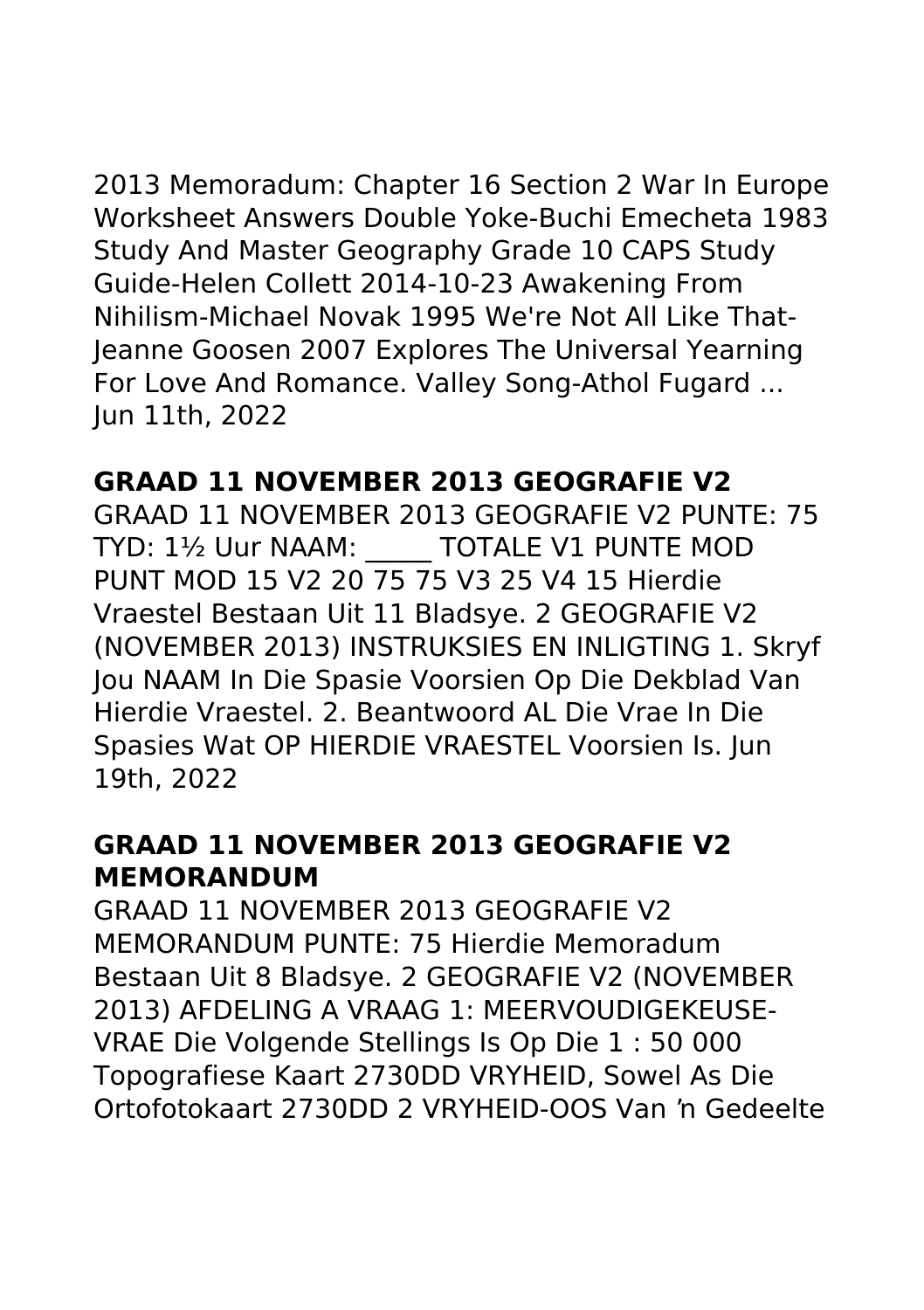Van Die Gekarteerde Gebied, Gebaseer. Verskeie Opsies Word As Moontlike Antwoorde ... May 10th, 2022

#### **Moldova Civil Code (adopted In 2002 As Amended In 2003 And ...**

(1) An Infringed Civil Right Shall Be Protected By The Court. (2) Law Or Contract May Provide For A Dispute Settling Procedure Before Resorting To Court Trial. (3) Civil Rights Shall Be Protected By Administrative Means Only In Cases Provided By Law. The Administrative Decision May Be Appealed In Court. Article 11. Means Of Protection Of Civil ... May 12th, 2022

#### **The World Bank In Moldova Country Snapshot**

An Overview Of The World Bank's Work In Moldova April 2020 MOLDOVA 2019 Population, Million 3.5 GDP, Current US\$ Billion 11.9 ... The "Country Snapshot" Is A Bi-annual Update, Highlighting The Country's Recent Developments, Economic Outlook And Major Overview Of Jan 17th, 2022

# **Republic Of Moldova: Staff Report For The 2012 Article IV ...**

In Q1 2012. Inflation Decelerated Rapidly To 4 Percent In July, Also Due To Declining Food Prices Earlier In The Year. On The Other Hand, Wages And Credit Growth Remained Resilient, And Seasonally Adjusted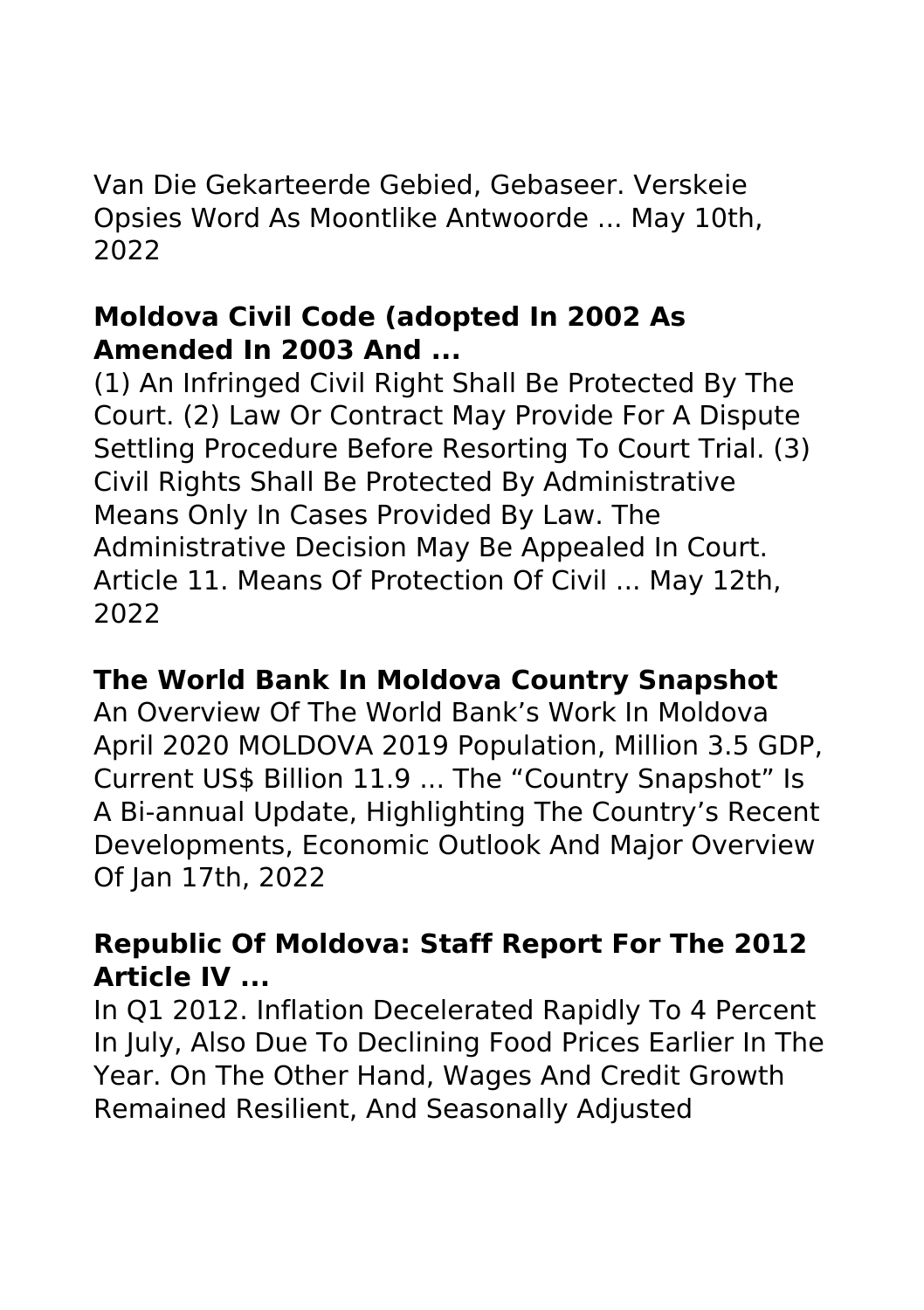Unemployment Declined Further To 5¾ Percent. Some Manufacturing Companies Reported Shortages Of Skilled Labor. 3. Mar 14th, 2022

#### **Republic Of Moldova: 2002 Article IV Consultation, First ...**

Republic Of Moldova: 2002 Article IV Consultation, First Review Under Th E Three-Year Arrangement Under The Poverty Reduction And Growth Facility And Request For Waiver Of Performance Criteria - Staff Report; Public I Nformation Notice And News Briel On The Created Date: 8/22/2002 5:06:35 PM Feb 12th, 2022

## **Ministerul Educaţiei Al Republicii Moldova Centrul De ...**

Antoni Cristina, Grad Didactic II, ... Utilizarea, în Activitatea Instructiv-educativă, A Calculatorului Ca Mijloc Modern De Instruire, în Vederea Desfăşurării Unor Lectii Interactive, Atractive. Pentru Formarea Competentelor Specifice, Se Recomandă Folosirea Unor Activități De învătare Care Să Conducă La: Dobândirea Competentelor Functionale Esentiale Pentru Realizarea ... Feb 10th, 2022

# **STRENGTHENING MOLDOVA'S DISASTER RISK MANAGEMENT AND ...**

STRENGTHENING MOLDOVA'S DISASTER RISK MANAGEMENT AND CLIMATE RESILIENCE Facing Current Issues And Future Challenges Public Disclosure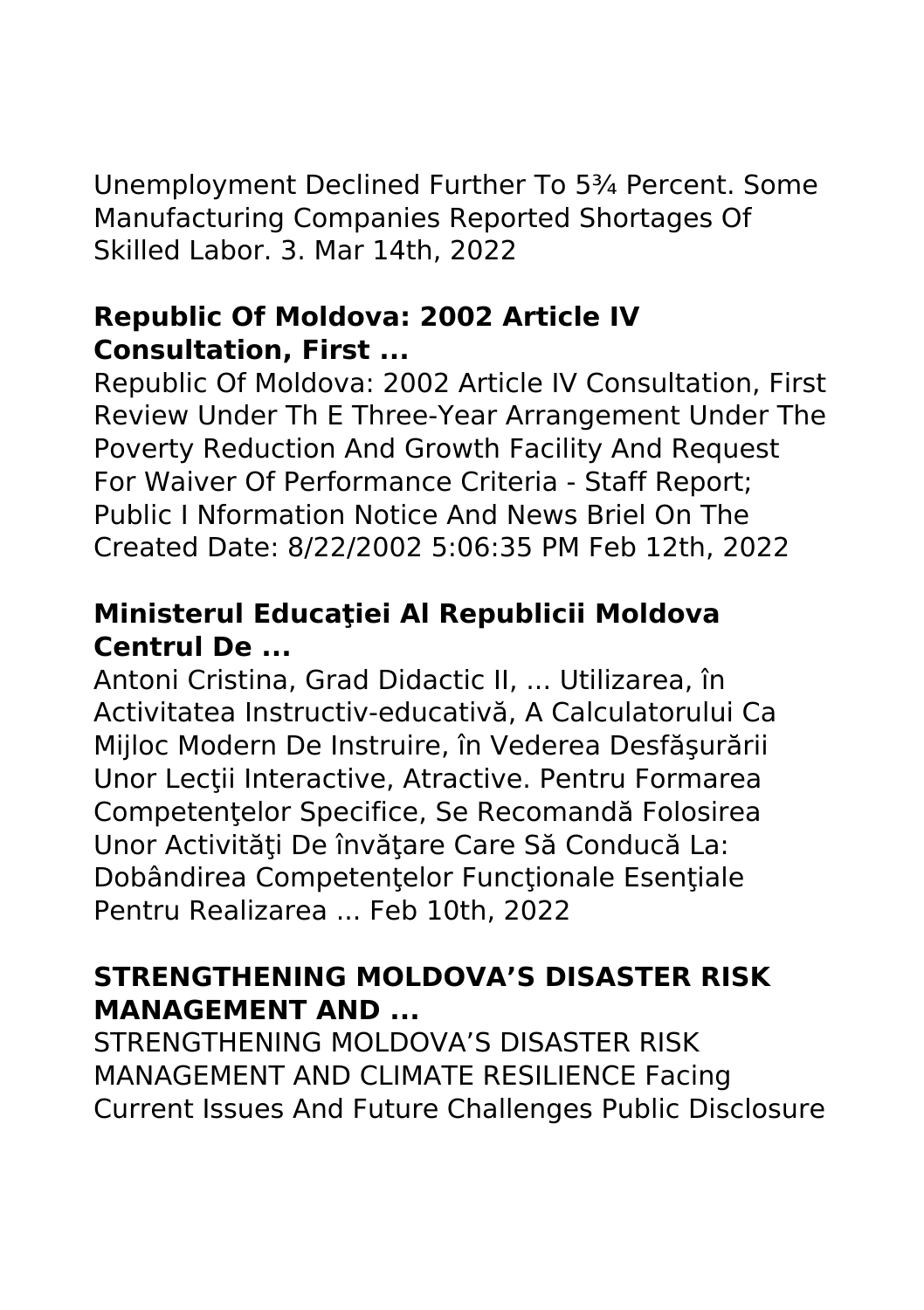Authorized June 2020 Public Disclosure Authorized May 10th, 2022

# **SOCIETATEA DESCHISĂ ÎN MOLDOVA**

Pe Lângă Sprijinul Financiar, Fundația A Contribuit La Dezvoltarea Primelor Organizații Neguvernamentale și Centre Analitice Independente Din Moldova, Suprimate în Deceniile De Dominație Sovietică. ... Educa Ie Guvernan A Economică ... Jan 1th, 2022

# **Societatea Endocrinologilor Republica IP USMF Moldova ...**

Sau Consultați Web Site-ul Www.serm.md. Rezumatele Pot Fi Prezentate La Secretariatul Societăţii Sau Pot Fi Trimise On-line Pe Adresa Info@serm.md în Perioada 01.02.2014-31.05.2014. Rezumatele Vor Fi Tipărite în Arta Medica. Așteptăm Cu Interes Participarea Umneavoastră La Ongres, Având Ca Scop Mar 1th, 2022

# **MINISTERUL S ĂNĂTĂŢ II МИНИСТЕРСТВО AL REPUBLICII MOLDOVA ...**

MINISTERUL S ĂNĂTĂŢ II AL REPUBLICII MOLDOVA 12.05.2010 O R D I N Mun. Chi şin ău МИНИСТЕРСТВО ЗДРАВООХРАНЕНИЯ РЕСПУБЛИКИ МОЛДОВА Nr. 316 Privind Vaccinarea împotriva Gripei Pandemice Cu Vaccinul PANENZA Reie sind Din Men tinerea Riscului De R ăspândire Pandemic ă A Gripei Cauzate De Virusul Jan 12th, 2022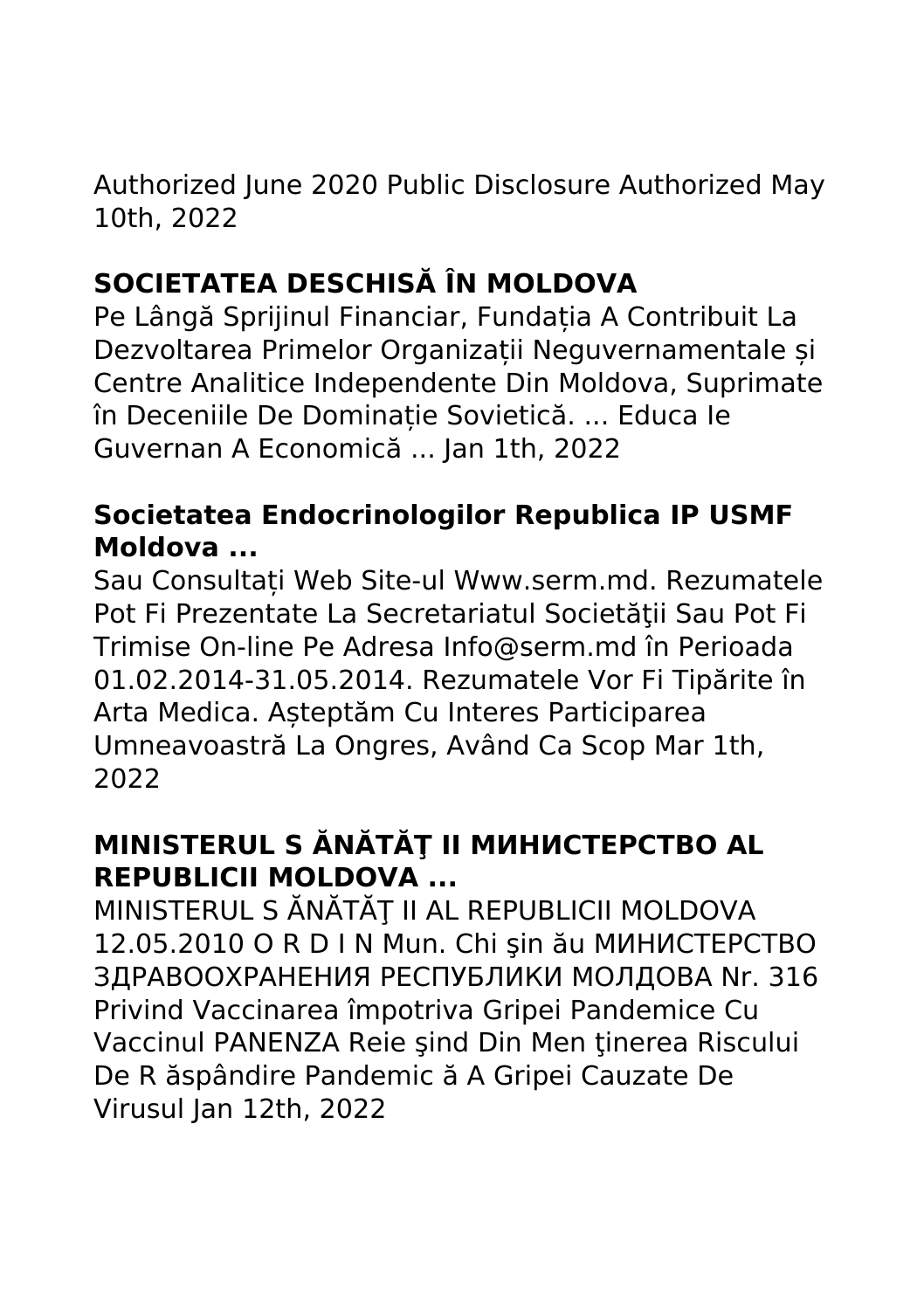# **MINISTERUL S N T II AL REPUBLICII MOLDOVA**

MINISTERUL S N T II AL REPUBLICII MOLDOVA O R D I N Mun. Chiinu " 18 " Iulie 2008 Nr. 284 Cu Privire La Aprobarea Protocolului Clinic Naional "Otita Medie La Copii" Întru Realizarea Prevederilor Hotrîrii Guvernului Republicii Moldova Nr.191 Din 25.02.08 "Pentru Aprobarea Planului De Aciuni Privind Implementarea Apr 8th, 2022

# **MINISTERUL SĂNĂTĂŢII AL REPUBLICII MOLDOVA ЗДРАВООХРАНЕНИЯ ...**

Anexa Nr.2 "Lista Medicamentelor Esentiale" La Ordinul Ministerului Snătăţăii Nr.162 Din 23 Aprilie 2007 "Cu Privire La Aprobarea Regulamentului şi Listei Mar 21th, 2022

# **MINISTERUL МИНИСТЕРСТВО SĂNĂTĂT II AL REPUBLICII MOLDOVA**

MINISTERUL SĂNĂTĂŢ II AL REPUBLICII MOLDOVA МИНИСТЕРСТВО ... în Decurs De O Lun ă De C ătre Ministerul S ănătății, CNAM, CNEAS, Asocia țiile Medicale De Profilul, Reprezentan tii Institu tiilor Medicale De Toate Nivelurile (primar, Secundar şi Ter tiar), Numi ți De Ministerul S ănătății și De Al ți Participan ... Jun 9th, 2022

#### **��MINISTERUL S N T .II AL REPUBLICII MOLDOVA**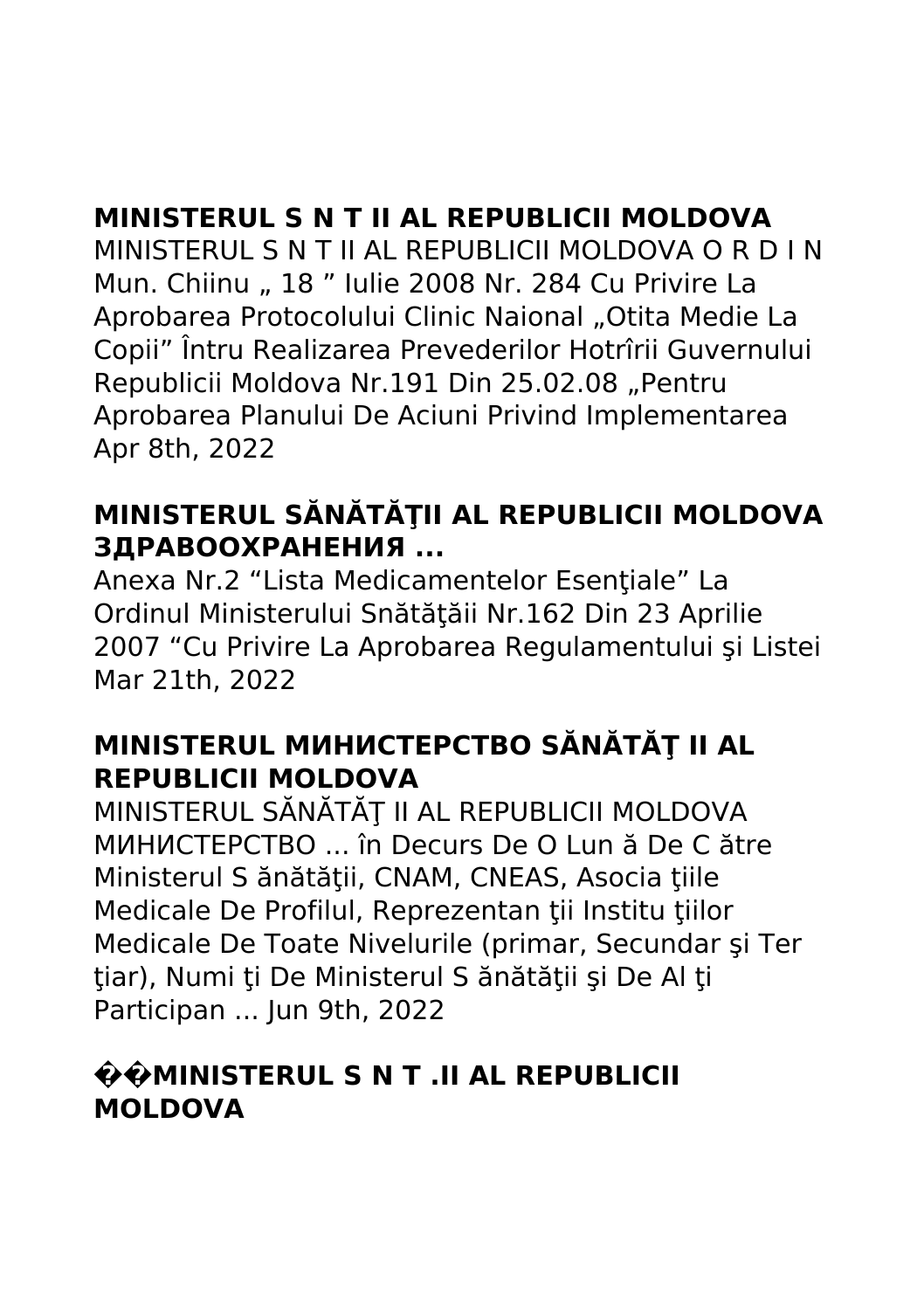Title: ��MINISTERUL S N T .II AL REPUBLICII MOLDOVA Author: DELL Created Date: 10/18/2010 7:46:57 AM May 18th, 2022

# **MINISTERUL SNT II AL REPUBLICII MOLDOVA**

2 Aprobat La Edin A Consiliului De Exper I Al Ministerului Snt Ii Al Republicii Moldova Din 30.03.2017, Proces Verbal Nr.1 Aprobat Prin Ordinul Ministerului Snt Ii Al Republicii Moldova Nr.567 Din 30.06.2017 Elaborat De Autorii: Apr 21th, 2022

# **MINISTERUL II AL REPUBLICII MOLDOVA O R D I N Mun**

Ministerului S N Tii, Structurii úi Efectivului-limit Ale Aparatului Central Al Acestuia, Aprobat Prin Hot Rîrea Guvernului Nr.397 Din 31 Mai 2011, Emit Prezentul Ordin: 1. Se Confer Diploma Ministerului S N T Ii Lucr Torilor Medicali úi Farmaceutici Din Institu Iile Medicosanitare, Conform Anexei Nr.1. 2. Feb 16th, 2022

# **MINISTRY OF EDUCATION REPUBLIC OF MOLDOVA - USM**

G06O054 Professional Ethics And Culture 60 28 32 2 2 0 Exam 2 Physical Chemistry IV S06A155 Fundamentals Of Electrochemistry 120 56 64 4 0 4 Exam 4 S06A156 Electrochemistry And Corrosion\* S06A157 Applied Aspects Of Electrochemistry\* S06A158 Ecological Chemistry 120 56 64 4 0 4 Exam 4 Jan 6th, 2022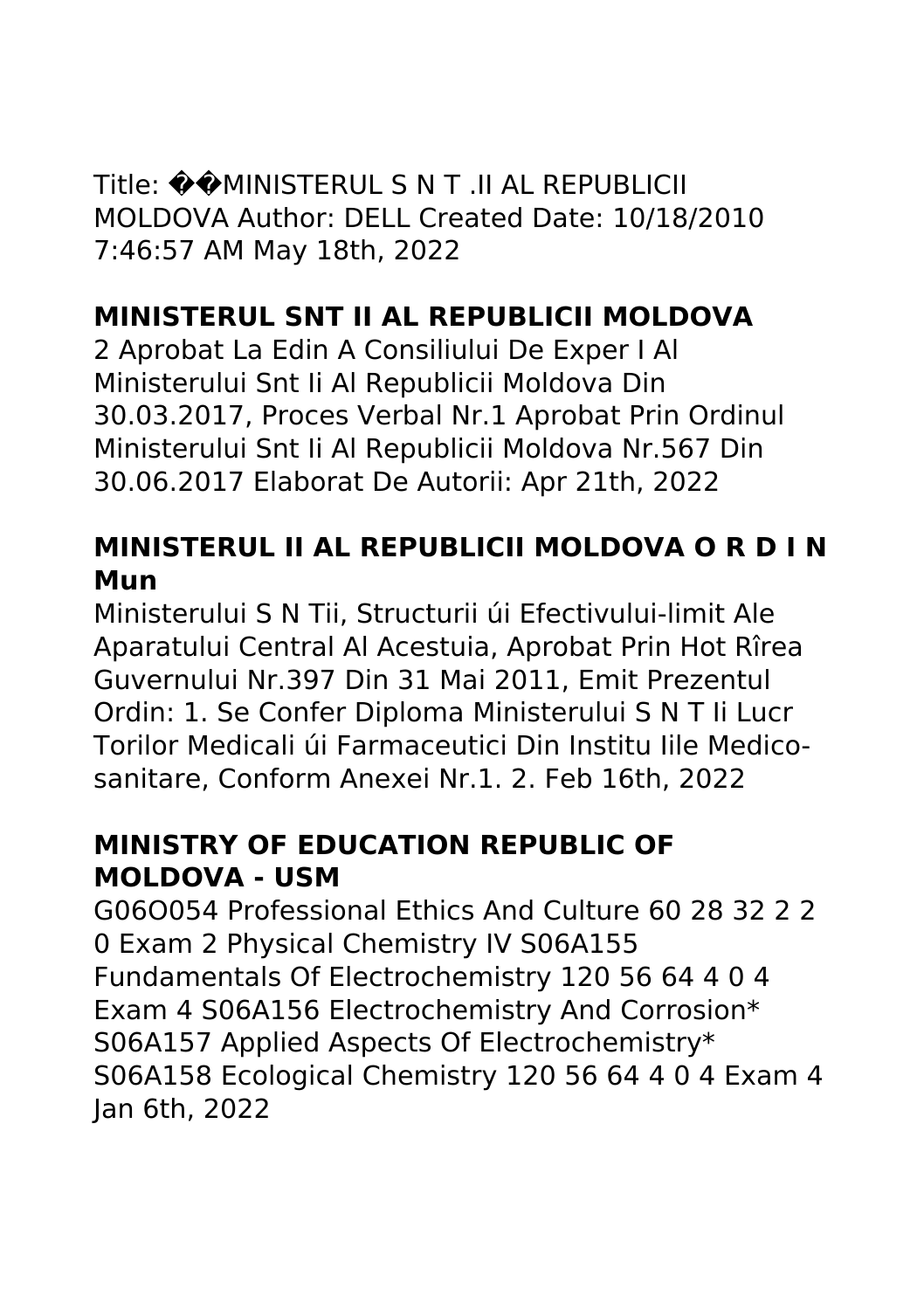# **No. 55246 Finland And Republic Of Moldova On International ...**

I-55246 1 No. 55246\* Finland And Agreement Between The GovernmentRepublic Of The Republicof Moldova Of Finland And The Government Of The Republic Of Moldova On International Road Transport. Helsinki, 24 June 1997 Entry Into Force: 23 June 2004, In Accordance With Article 18 Authentic Texts: English, Finnish And Moldovan Registration Jun 1th, 2022

#### **Public Opinion Survey Residents Of Moldova**

• Data Was Collected Throughout Moldova (with The Exception Of Transnistria) Between February 13 And March 07, 2017 Through Face-to-face Interviews In Respondents' Homes. • The Sample Consisted Of 1,510 Permanent Residents Apr 8th, 2022

# **UNIVERSITATEA DE STAT DIN MOLDOVA**

INSTITUTUL DE CERCETĂRI JURIDICE ȘI POLITICE AL ACADEMIEI DE ȘTIINȚE A MOLDOVEI Cu Titlu De Manuscris C.Z.U: 343.6(043.2) NASTAS ANDREI RĂSPUNDEREA PENTRU DECLARAȚIILE CU REA- VOINŢĂ ÎN DREPTUL PENAL SPECIALITATEA: 554.01 – Drept Penal și Execuțional Penal May 8th, 2022

#### **REPUBLIC OF MOLDOVA - World Bank**

Despite The NCFM's Action Plan In 2011 For The Creation Of A Modern Structure For The NSD, Including